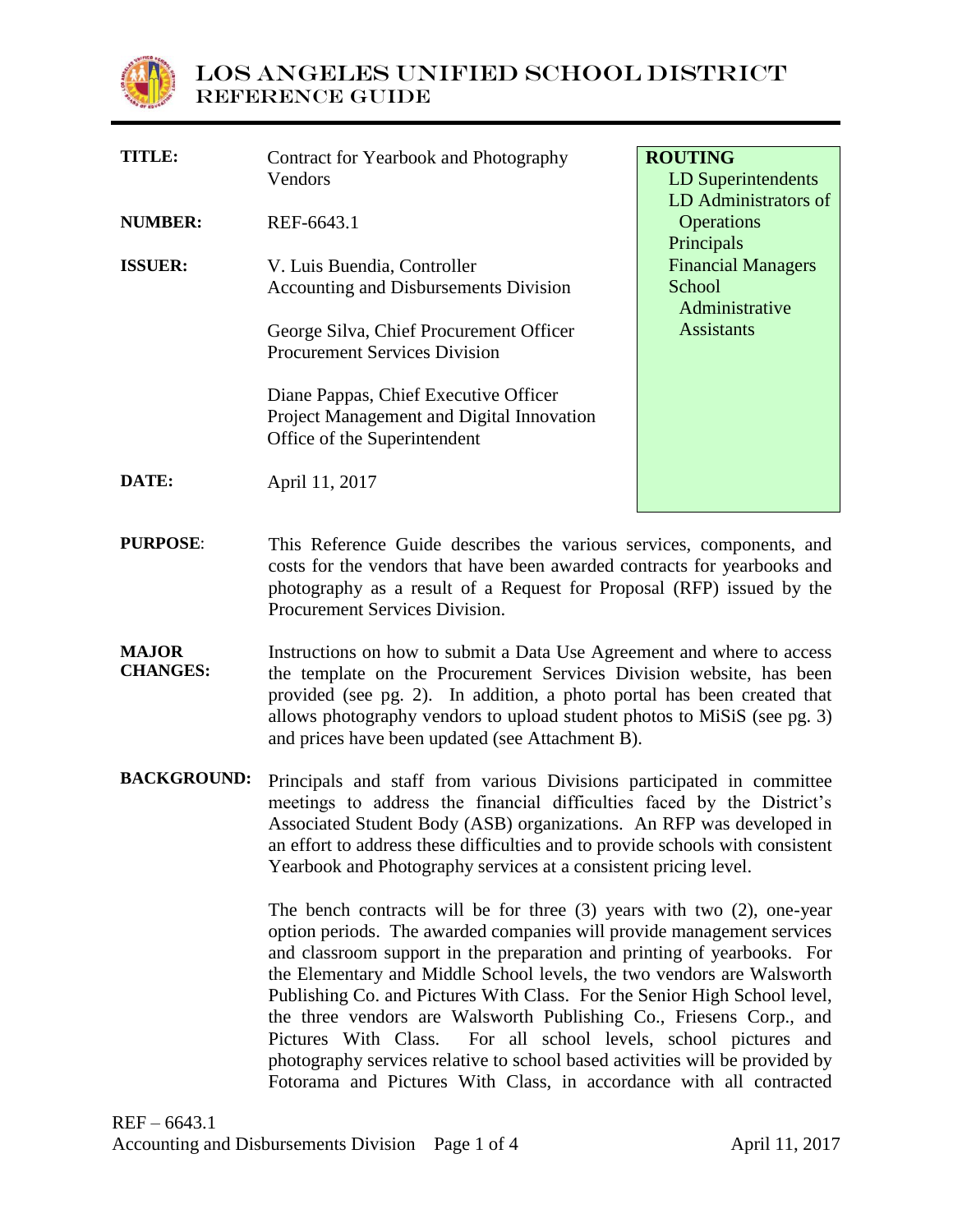

requirements.

**GUIDELINES:** School site staff and ASBs should refer to **Attachment A** of this Reference Guide for information on the awarded photography vendors and the various components, including pricing, which are included in the contracts.

> School site staff and ASBs should refer to **Attachment B** of this Reference Guide for information on the awarded yearbooks vendors and the various components, including pricing, which are included in the contracts.

# Student ID Photos

The District considers electronic student ID photos to be educational records classified as personally identifiable or non-directory information under the Family Educational Rights and Privacy Act (FERPA). This does not extend to student photographs taken for other purposes (e.g., athletic events, campus events, public relations photos, etc.). Student ID photos that are collected and stored digitally may be accessed or shared only by District officials with a legitimate educational interest and not released without the written consent of the parent, eligible pupil, or lawful court order.

- Usage and access is permitted for legitimate business purposes only. Use and access for personal reasons is not permitted.
- Viewing electronic photographs shall be done in a manner that is discreet, reasonably viewable only by authorized personnel.
- Misuse or abuse of student ID photos may result in revocation of access without notice and be subject to legal action.

# Data Use Agreement

**All vendors** providing services must meet the District's Student Data Privacy Requirements and sign a District Data Use Agreement. The purpose of this Data Use Agreement ("Agreement") is to allow for the District to provide Contractor with personally identifiable information ("PII") from student education records ("student data") without consent so that the Contractor may perform the authorized institutional service or function for which the District would otherwise use employees. This Agreement is meant to ensure that Contractor adheres to the requirements concerning the use of student information protected under FERPA, 20 U.S.C. §1232g, 34 Code of Federal Regulations Part 99, and California Education Code sections 49060-49085. This agreement applies to all interactions between Contractor and District schools. **The contracted vendors listed above have already met these District requirements.**

The Data Use Agreement for photographers and yearbook publishers can be found on the Procurement Services Division website at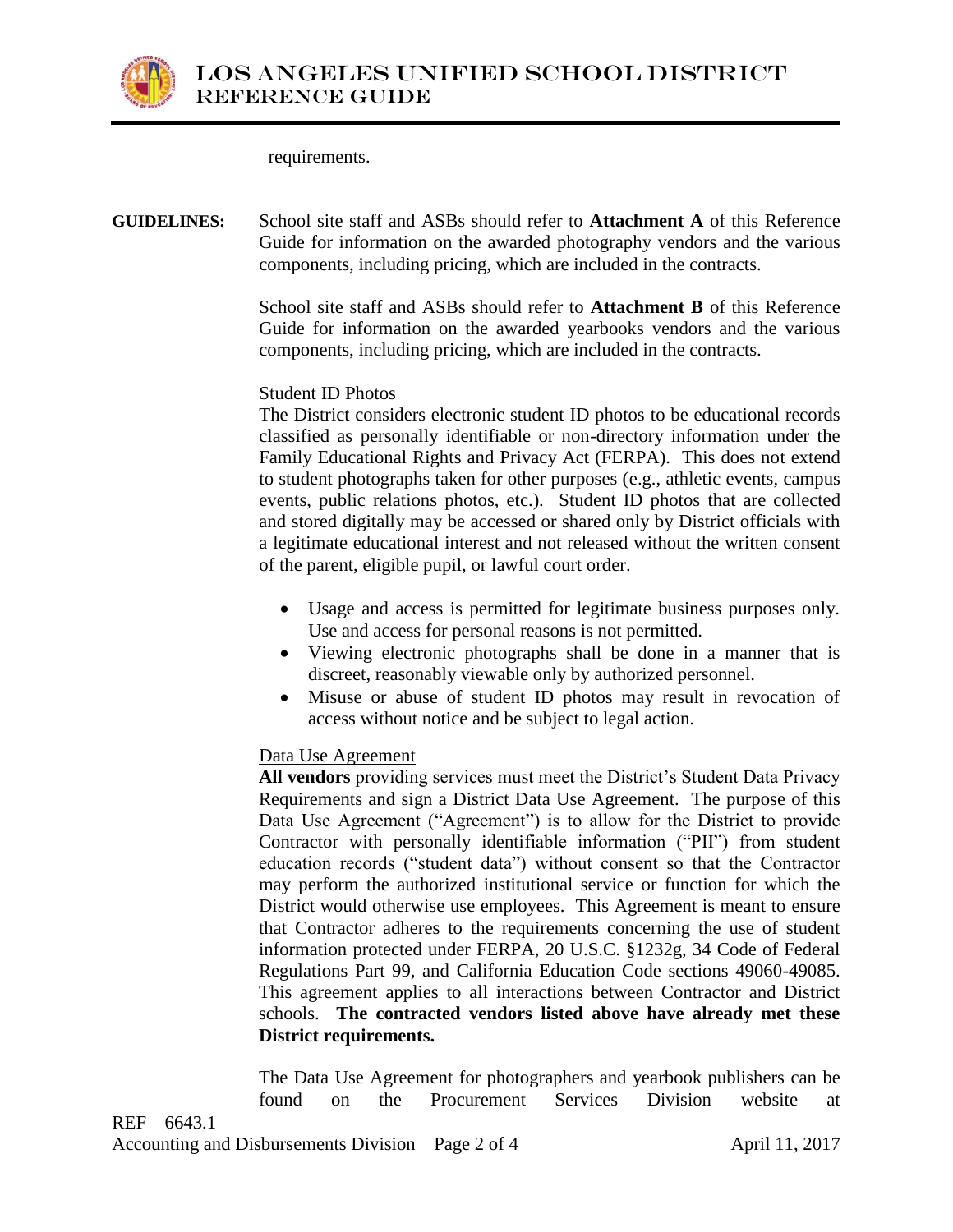

[http://achieve.lausd.net/Page/3904.](http://achieve.lausd.net/Page/3904) Once completed by the non-contracted vendor, the Agreement must be submitted to the Local District Buyer for further processing. Upon full execution of the Agreement, the noncontracted vendor will be notified and provided a copy, for presentation to the Principal.



### **MiSiS and Student Photos**

A photo portal has been created that allows vendors to upload student photos to MiSiS. Student rosters can also be accessed via the portal to facilitate the scheduling of student photos. Vendors and school administrators can visit the MiSiS webpage for additional information and job aids at [http://achieve.lausd.net/Page/11923.](http://achieve.lausd.net/Page/11923) As the photo portal and MiSiS continue to roll out features, the web page will be updated.

### **Procedures for Ordering Yearbooks**

Elementary and Secondary schools should continue to follow the policies and procedures related to ASB activities as described in Publication 464 and Publication 465, respectively, as ASBs can use yearbooks as a fundraising activity. Schools using any of the contracted vendors listed below do not need to get additional quotes. All due-diligence has already been completed. Please reference District's contract numbers and review contractor's price list on Attachment A when making purchases. Contractors may offer schools a lower price but shall not raise prices above those quoted in the contract.